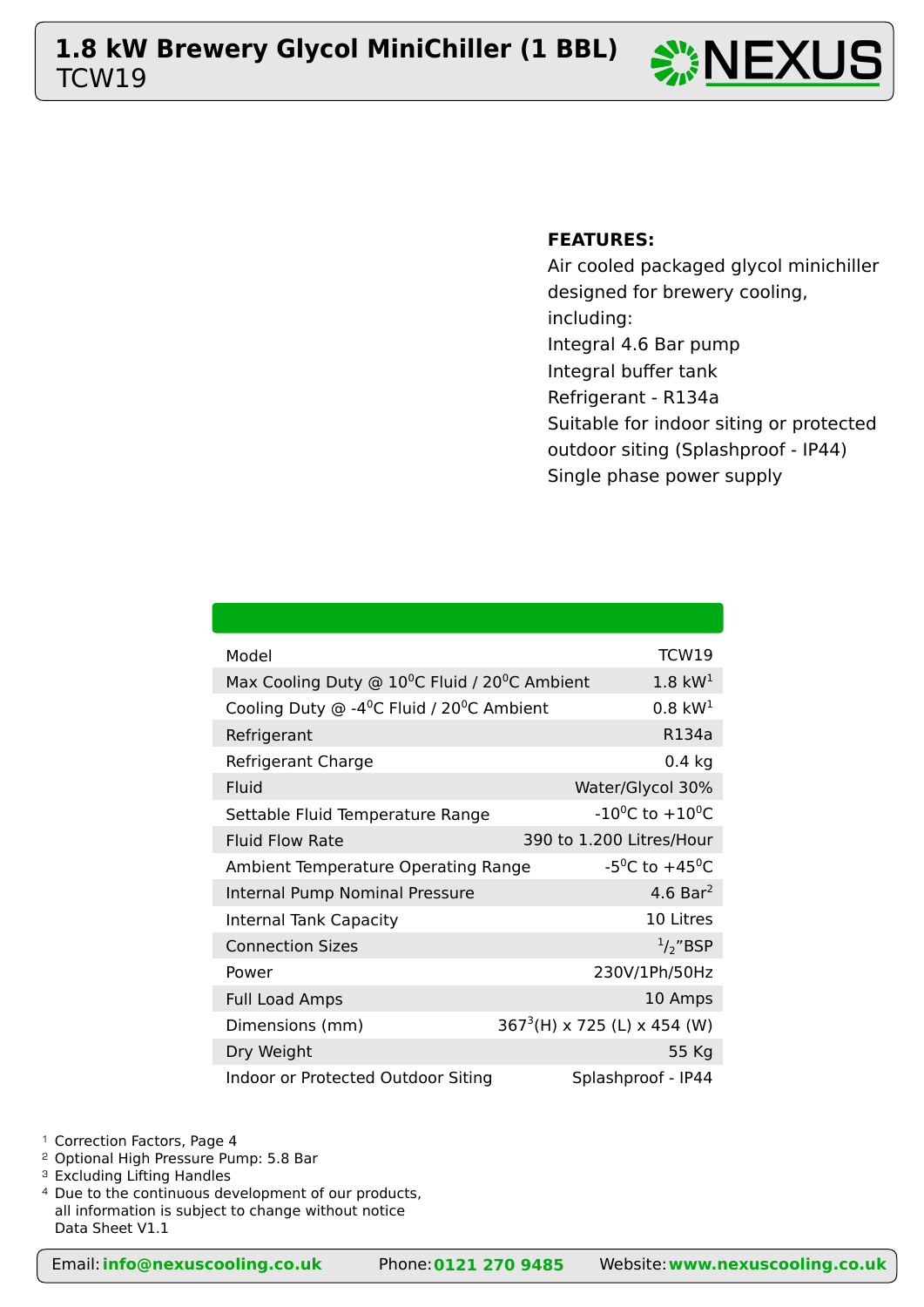

### **Dimensions**



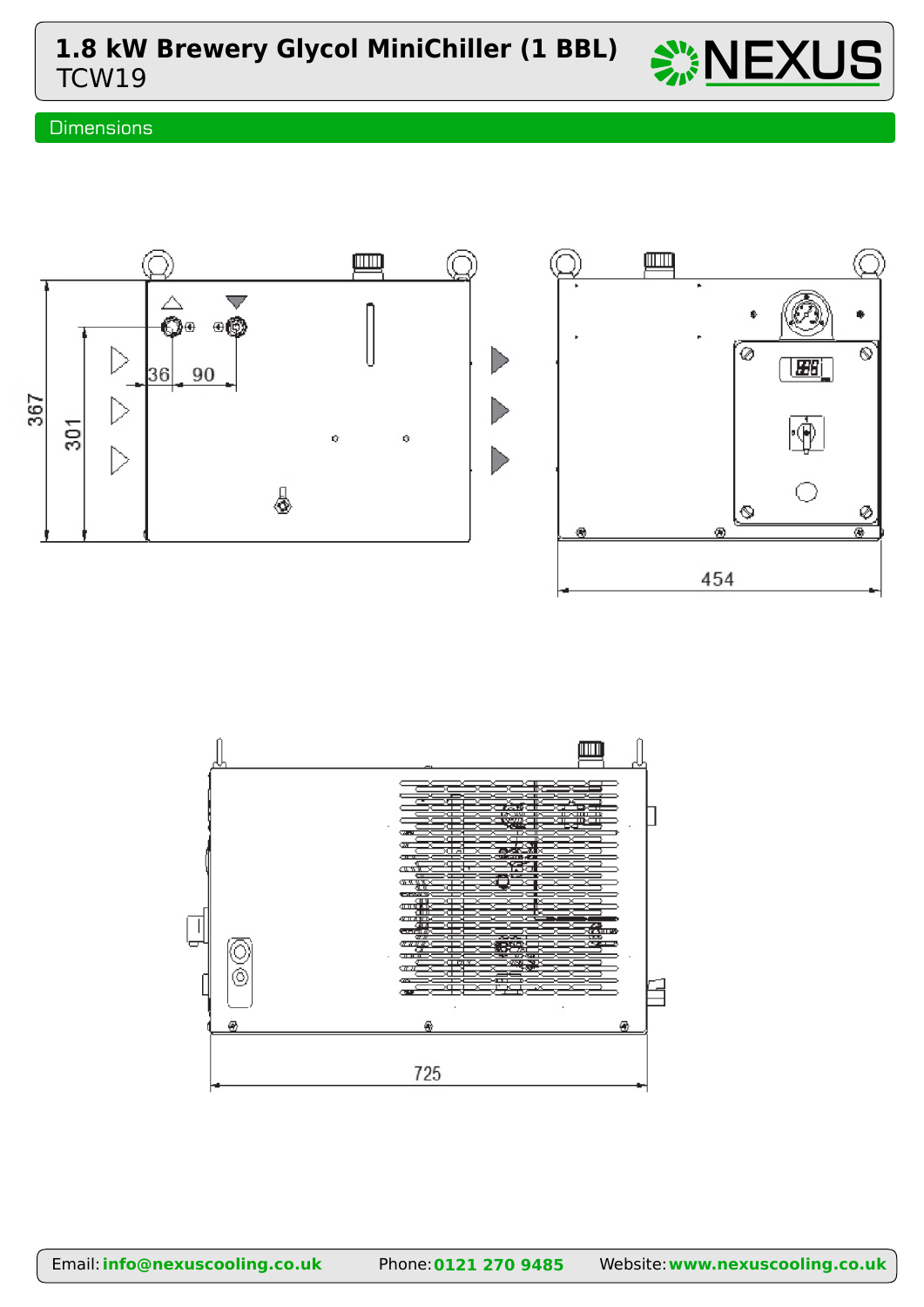# TCW19 **1.8 kW Brewery Glycol MiniChiller (1 BBL)** NEXUS



#### **STRUCTURE**

In powder-coated steel sheet, RAL 7035 textured finish. Easily removed panel

#### **COMPRESSOR**

Hermetic reciprocating compressor, cooled by the refrigerant, complete with thermal cut-out.

#### **REFRIGERATION CIRCUIT**

Complete with charging port, drier filter, thermostatic expansion valve, high and low pressure safety pressure switch, R134a refrigerant.

#### **EVAPORATOR**

Brazed stainless-steel plate model.

#### **AIR CONDENSER**

Finned high-efficiency copper tube condensing coil, complete with safety grille.

#### **AXIAL FAN**

Axial fan, complete with electrical thermal protection and safety grille.

#### **LIQUID CIRCUIT**

Liquid circuit composed entirely of non-ferrous material in contact with the liquid to prevent contamination. Standard liquid circuit with open reservoir and pump, protective flow switch, pressure gauge, regulation sensor. Peripheral electric pump with 4.6 bar available head. Plastic storage tank complete with drain valve and visual level indicator.

#### **ELECTRICAL PANEL**

With main breaker, fused motor protection with LED visual fault indicator, voltage presence light.

#### **MANAGEMENT AND CONTROL**

The TX110 control unit manages the chiller's operation, providing warnings including high/low temperature alarms and a general serious fault alarm, with the display indicating if this refers to the refrigeration or liquid circuit. An on-off contact allows the machine to be switched on remotely. Control disconnect switch for switching on the machine.

#### **PAINT/COATING**

Standard colour: RAL 7035 textured.

#### **OPTIONAL ACCESSORIES**

- BA Mechanical bypass valve protecting the pump
- BM Manual bypass valve protecting the pump
- LE Electrical level indicator
- RU Castors
- TD Differential fluid temperature management (two sensors)
- BGC Hot gas bypass for +/- 1 K temperature precision
- LS Liquid circuit for laser application
- High pressure pump 5.8 bar

Satin AISI 304 stainless steel framework